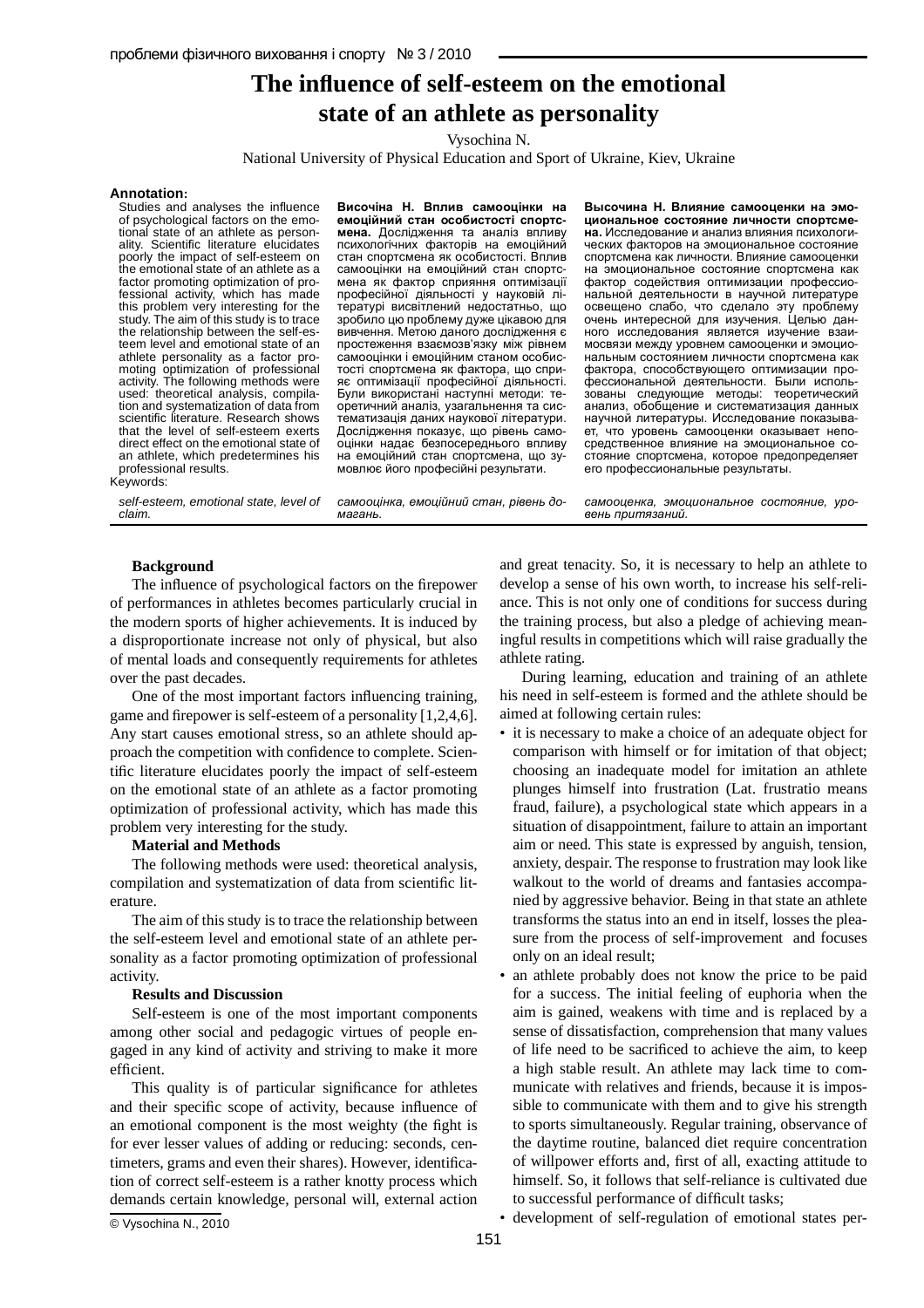mits an athlete to observe attentively his pre-start state which is a decisive one in the system of psychological training. An athlete interprets sports events either as positive or as negative phenomena. If they are positive, the self-esteem level of an athlete increases and he can estimate critically his own actions, successes and failures, sports results of members of the team. In case of negative emotions the self-esteem falls and an athlete loses a possibility to estimate adequately the situation.

Acquiring habits of self-control and relaxation as well as ability to make self-esteem correctly and to increase its level if necessary, an athlete will be able to optimize results of his professional activity.

Self-esteem of an athlete depends first of all on dynamics and stability of his sports results. In his point of view the success is a primary and immediate aim of sports activity, main value he strives to obtain. The success is achieved by means of intensive sports training and is a connecting link between a series of personal and social goals, namely: high self-esteem, prestige, authority in colleagues, health, attractive appearance, physical perfection, public recognition, possibility to travel and so on.

All factors enumerated have a significant impact on the motivation structure of an athlete and are connected tightly with his emotional structure. In the psychological viewpoint a success in sports, being a source of motives and feelings, is a very critical event in the life of an athlete.

Estimate of a sports performance (either a success or a failure) is a subjective characteristic. A specific achievement is estimated depending on the level of an athlete's claims. The level is determined as distinctly expressed subjective demands to a forthcoming result in the known activity deduced on the basis of presentation of the latter achievement. The level of claims may be interpreted also as an indirectly expressed self-esteem of an athlete in the form of a demand to quantitative and qualitative aspects of the forthcoming activity (Fig. 1).



*Fig. 1. Dependece of the emotional state of self-esteem*

The whole previous experience of an athlete, his ability to foresee own potentials, his appraisal of any properties of own personality, as well as impact of external factors (opinion of a coach, of a team, family and press) and personal examples exert influence on the level of claims. The level of claims is determined with respect to each sports performance. Proceeding from a self-esteem an athlete outlines the limit for himself which, in his opinion, he will be able to

achieve in the next competition.

Achievement of the result above the level of claims is very valuable for an athlete (often it serves a means to achieve other goals). It becomes his need and immediate aim. If that result is achieved, an athlete suffers his success positively and emotionally. If the result is below the level of claims, it means a failure for an athlete.

Psychic state which appears in an athlete as a result of his success is positive and favorable as implementation of the goal of sports training. It is characterized by pleasant feelings (easy movements, joy and laughter, typical relaxation of speech and so on), increases the level of claims in future activity, enhances motivation intensity and raises general capacity for work. It has been proved that most of athletes being in the successful situation demonstrate higher results [3, 5, 7].

However, existence of stable sports results may lead to the emotional dependence on a success and to panic fear of failure. In this case claims of an athlete are at the very high level as compared to rivals. An excessively overrated selfesteem is developed in him. The more regular and intensive the emotional psychic state, the higher the level of claims of an athlete as a result of the gained success, the deeper and more intensive his subjective conflict in case of failure. The very fact that the success has been achieved signicantly more difficultly than it was expected, will be such a psychic trouble for an athlete that he will fail to show his usual result. It often occurs with equally trained athletes at the most important competitions and events. Such a danger is most typical of leading athletes, members of the national teams, talented young athletes.

Asuccessful athlete with an exaggerated self-esteem begins to take training sessions as boring and tiresome ones, which induces a state of monotony in him. This state is described by loss of an interest, boredom, somnolence, fall of activity, appearance of fatigue characters long before real tiredness [9].

An overrated self-esteem may lead to underestimation of the situation complicacy during competition. This state is termed "pre-start complacency". It causes lower energy and muscle tone, retardation of reactions, super contentment, a feeling of removal from the competition situation [8].

So, in terms of the psychological training of an athlete for competition, a successis desirable as an appropriate prerequisite of successful training and an intensifying factor. A wider series of repeated successes is a factor of risk in terms of the psychological training.

If an athlete reaches a result which does not satisfy his level of claims, a difficult situation appears where expectation of a success has not come true, advance to a goal is blocked, a way to achieve a value of dream is retarded or complicated. A state which arises in an athlete in such a situation is termed in psychology as frustration. Regulation of the pre-game state with frustration elements is a complex psychological problem which is solved by means of psychocorrection.

Frustration may show itself in giving up a definite type of activity, in deviation to meet an adversary fearing be defeated and so on. Oppressed by those feelings, an athlete estimates his performance as a failure, being unable to comprehend the situation adequately.

Psychic states which accompany frustration are char-